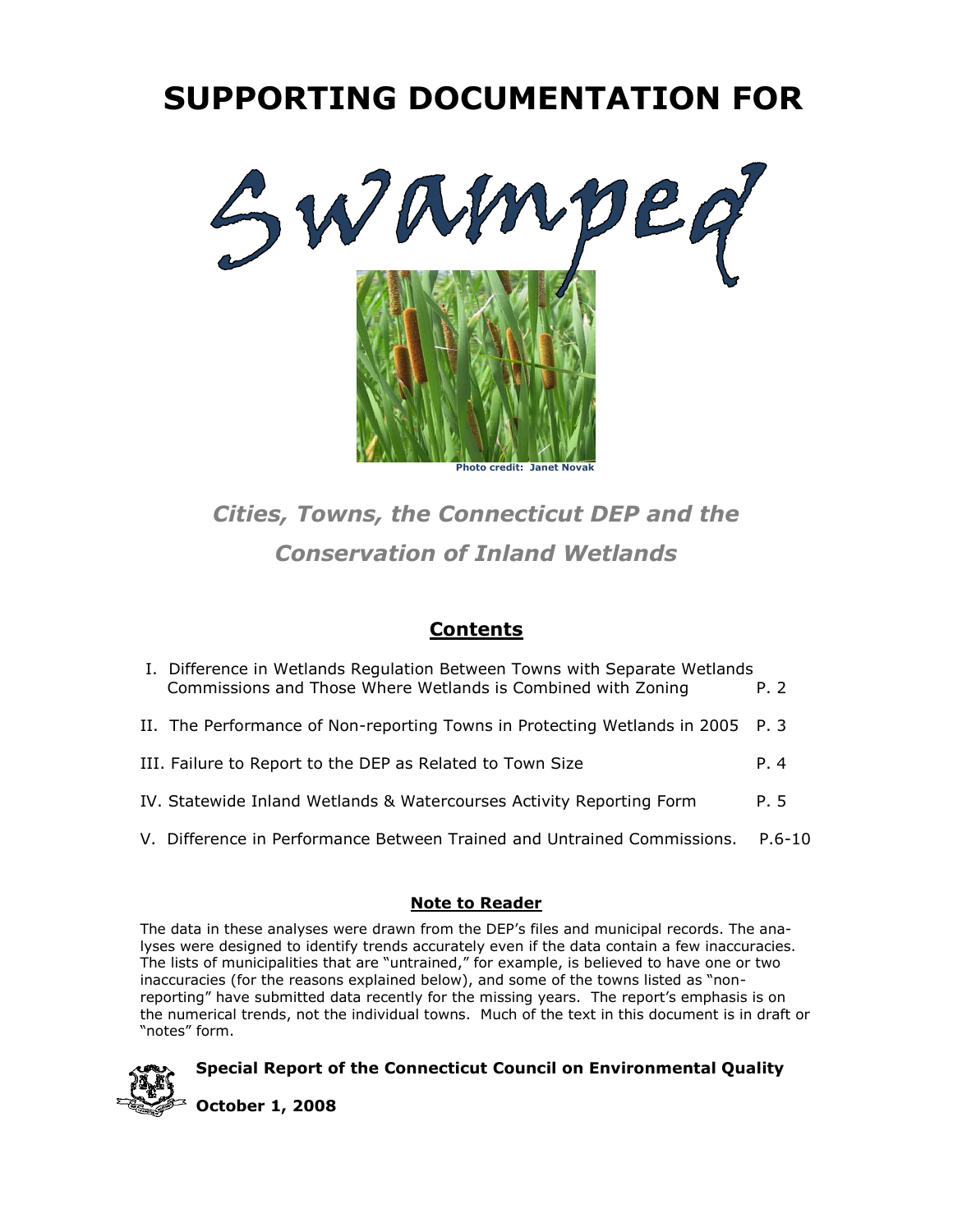## **I. The difference in wetlands regulation between towns with independent wetlands commissions and those where the wetlands is combined with the zoning commission**

The following table lists the nine towns in Connecticut in which there are combined Inland Wetlands and Planning and Zoning commissions. The data below suggest that combined commissions are allowing significantly more wetlands to be altered.

| <b>Town</b>          |                | # of Permits   | <b>Acres Altered</b> |       | <b>Acres Altered per</b><br>Permit** |           | # of Denials |      |
|----------------------|----------------|----------------|----------------------|-------|--------------------------------------|-----------|--------------|------|
|                      | 2004           | 2005           | 2004                 | 2005  | 2004                                 | 2005      | 2004         | 2005 |
| <b>Bridgeport</b>    | 11             | 4              | 0.91                 | 0.029 | 0.0827                               | 0.0073    | 0            |      |
| Farmington           | 7              | 5              | 1.135                | 0.082 | 0.1621                               | 0.0164    | 3            | 0    |
| Hartford             | 1              | $\overline{2}$ | O                    | 0.06  |                                      | 0.0300    | 0            | 0    |
| Manchester           | 18             | 11             | 1.103                | 0.232 | 0.0613                               | 0.0211    | $\Omega$     |      |
| Mansfield            | 27             | 4              | 0.3                  | "Х"   | 0.0111                               | "Х"       | 1            | 0    |
| New Haven            | $\overline{2}$ | 3              | 0.054                | 0.284 | 0.0270                               | 0.0947    | $\Omega$     | 2    |
| Ridgefield           | 29             | 41             | 1.084                | 1.572 | 0.0374                               | 0.0383    | 1            | 3    |
| Union                | 2              | 3              | 0.1                  | 0.009 | 0.0500                               | 0.0030    | $\Omega$     | 0    |
| <b>West Hartford</b> | 29             | 32             | 1.968                | 2.66  | 0.0679                               | 0.0831    | 3            | 0    |
|                      |                |                |                      |       |                                      |           |              |      |
| Totals/Averages      | 126            | 105            | 6.654                | 4.928 | $0.0528*$                            | $0.0469*$ | 8            | 7    |

"X" indicates missing data; was not included in the computed average for the year.

\*Averages of Acres altered per Permit for both 2004 and 2005 far exceeded the state averages of 0.0220 and 0.0250, respectively.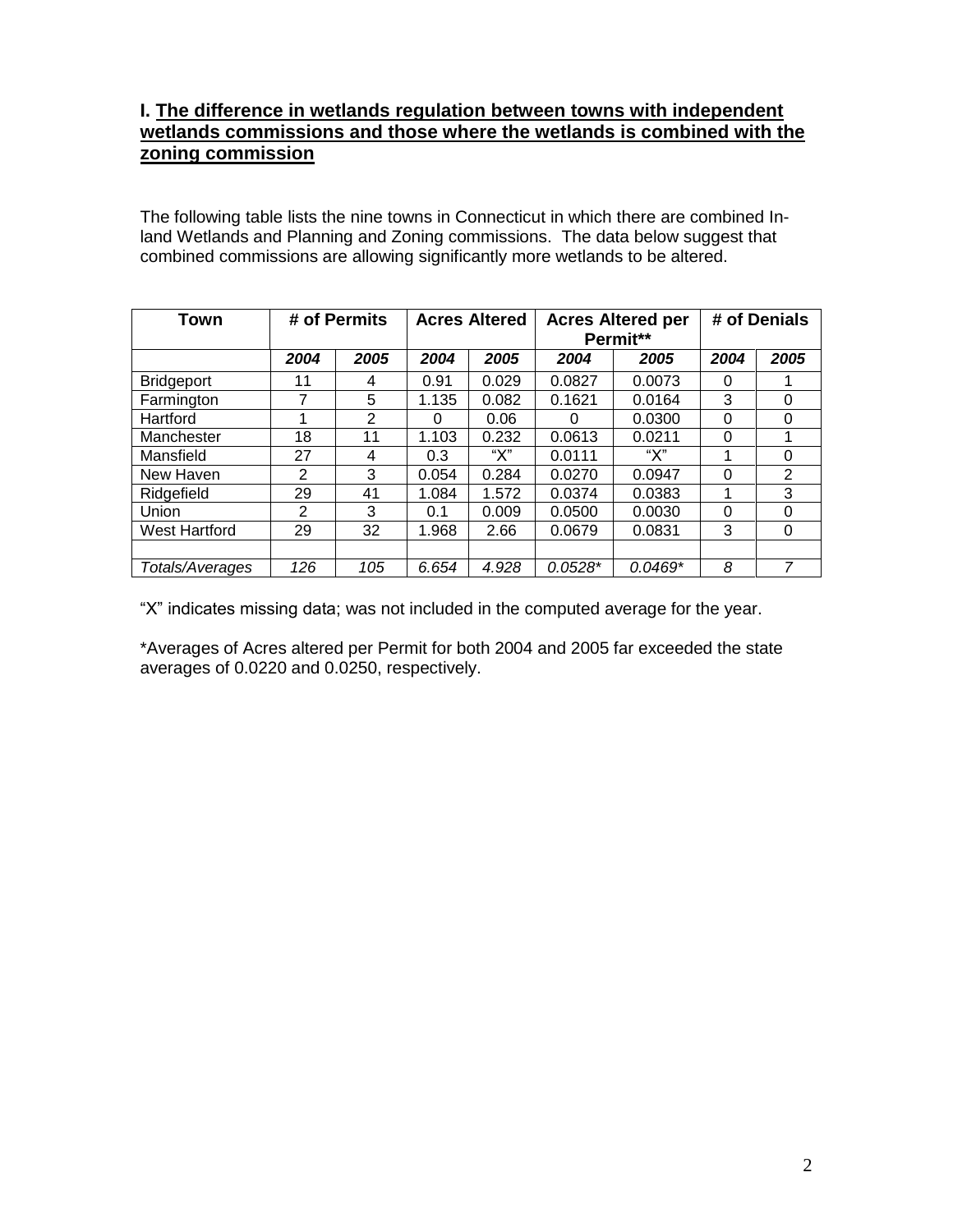## **II. The performance of non-reporting towns in protecting wetlands in 2005**

The two charts below show that non-reporting towns are not having problems protecting their wetlands:

| <b>Town</b> (popula-<br>tion) | Trained?  | # Applications | <b>Total Acres</b><br><b>Altered</b> | <b>Acres Altered</b><br>per Permit**<br>(State average |
|-------------------------------|-----------|----------------|--------------------------------------|--------------------------------------------------------|
|                               |           |                |                                      | $=0.025$                                               |
| Marlborough                   | Yes       | 22             | 0.0300                               | 0.00136                                                |
| (6,321)                       |           |                |                                      |                                                        |
| <b>Durham</b>                 | <b>NO</b> | 16             | 0.0195                               | 0.00122                                                |
| (7, 358)                      |           |                |                                      |                                                        |
| Brooklyn*                     | Yes       | 8              | 0.4810                               | 0.06013                                                |
| (7, 815)                      |           |                |                                      |                                                        |
| <b>Berlin</b> (20,137)        | <b>NO</b> | 22             | 0.2004                               | 0.00911                                                |
| <b>South Wind-</b>            | <b>NO</b> | 27             | 0.0718                               | 0.00266                                                |
| sor (26,030)                  |           |                |                                      |                                                        |

### **A. Acres Altered per Permit for the five towns visited of the thirteen chronic nonreporting towns**

**\***If the one permit of 0.48 acres altered is taken out, Brooklyn only has 0.001 total acres altered with 0.000125 acres altered per permit, far below the state average and the four other states above

\*\*The average acres altered per permit for the five towns combined was 0.0084, well below the state average.

## **B. % Applications Denied & Town Population**

The chart below shows that, among non-reporting towns, the more populous towns denied a larger percentage of applications in 2005. The two smallest towns did not deny any applications but they did have a significant amount of applications withdrawn before the process was completed, a practice that applicants have used to avoid being denied while also giving them a chance to modify their plans so they will be more likely to be approved.

| Town (Population)   | % Applications<br>denied (2005) | <b>Town Population</b>    | % Applications<br>denied (2005) |
|---------------------|---------------------------------|---------------------------|---------------------------------|
| Marlborough (6,321) | 0.000%                          | Berlin (20,137)           | 0.137%                          |
| Durham (7,358)      | 0.000%                          | South Windsor<br>(26,030) | 0.148%                          |
| Brooklyn (7,815)    | 0.125%                          |                           |                                 |

Although Marlborough and Durham had no applications denied during 2005, a number of cease and desist orders were given, especially in Durham where they gave out six in 2005.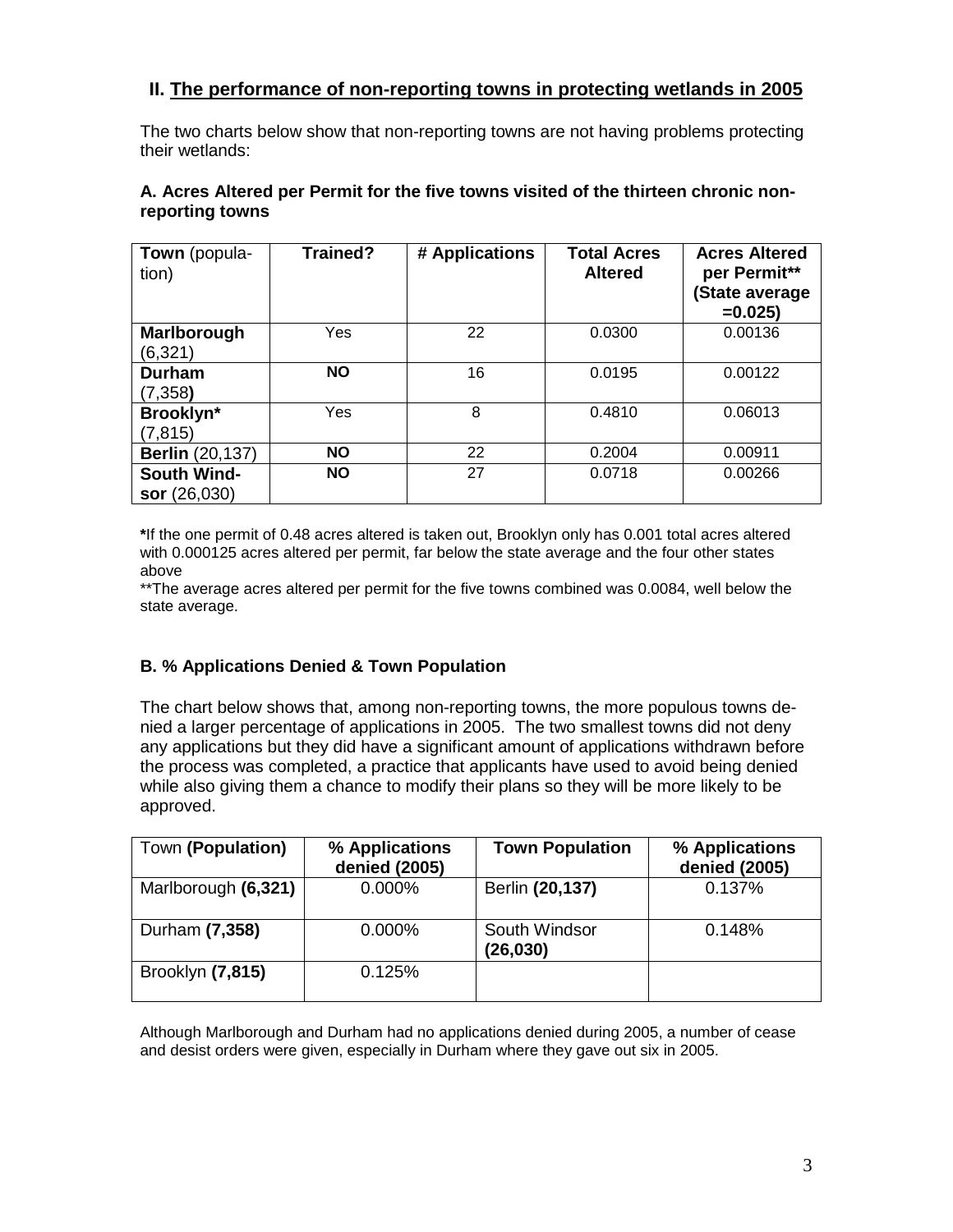## **III. Failure to report to the DEP as related to town size**

| Town (Popula-<br>tion)   | <b>Failed to Report</b><br>2004-2007 | <b>Town (Population)</b>  | <b>Failed to Report</b><br>2004-2007 |
|--------------------------|--------------------------------------|---------------------------|--------------------------------------|
| <b>Small</b>             |                                      | <b>Medium</b>             |                                      |
| ( < 15,000)              |                                      | $(15,001 - 40,000)$       |                                      |
| <b>Cornwall (1,489)</b>  | 2004-2007                            | Ansonia (18,650)          | 2001, 2003-2007                      |
| Sprague (2,986)          | 2003-2007                            | Berlin (20,137)           | 2000-2007                            |
| Salisbury (4,047)        | 2000-2007                            | Watertown (22,347)        | 2000-2002, 2004-<br>2007             |
| Marlborough<br>(6,321)   | 2000-2007                            | South Windsor<br>(26,030) | 2004-2007                            |
| Killingworth<br>(6, 438) | 2002-2007                            | Glastonbury (33,077)      | 2002-2007                            |
| Westbrook<br>(6, 617)    | 2000, 2003-2007                      |                           |                                      |
| Durham (7,358)           | 2004-2007                            |                           |                                      |
| Brooklyn (7,815)         | 2000-2007                            |                           |                                      |

NOTE: Glastonbury, and perhaps other towns on this list, recently submitted reports for the years indicated (after the completion of the Council's study).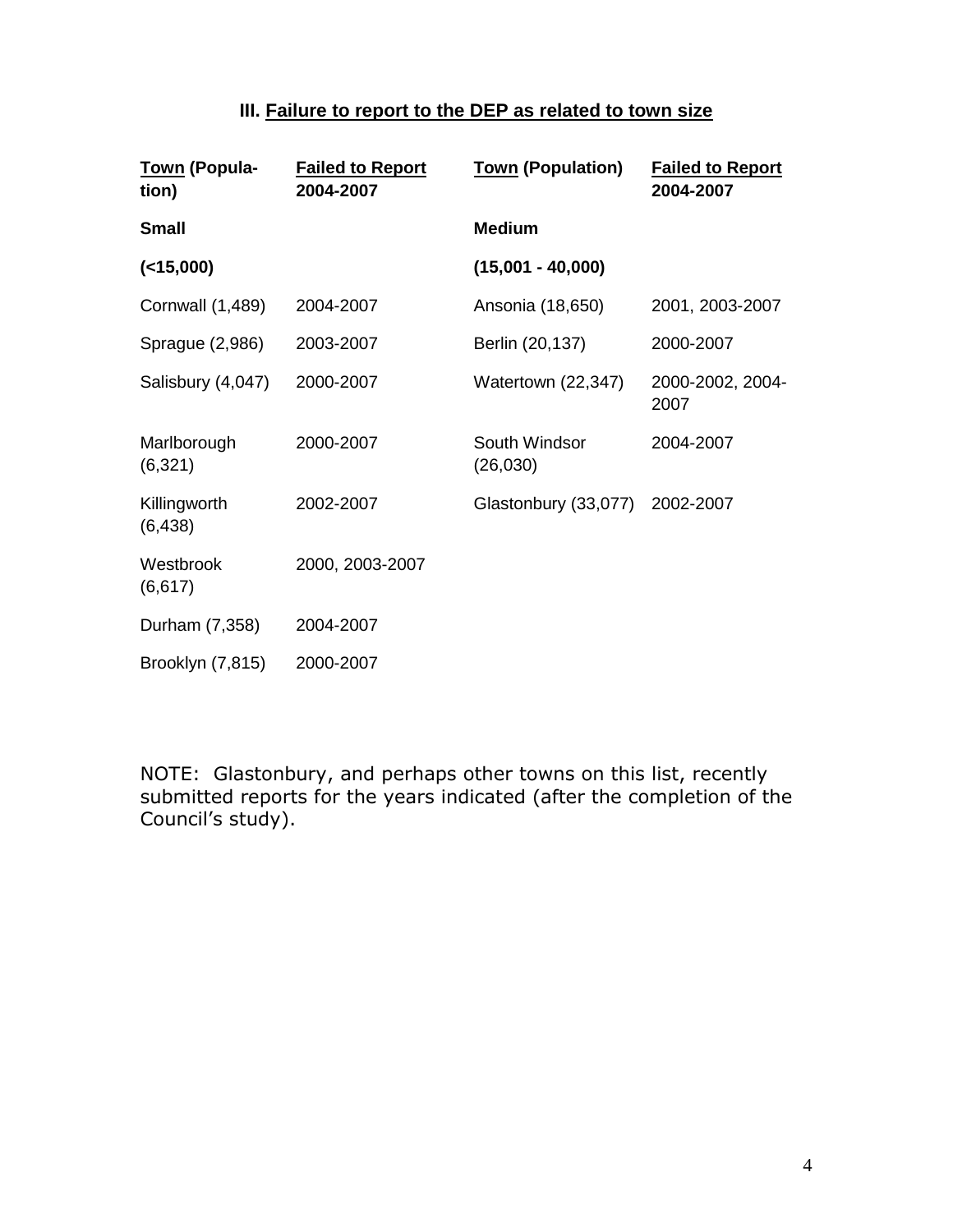## **IV. Statewide Inland Wetlands & Watercourses Activity Reporting Form**

|                |                                          |                                                                                                 |                                                                                                                |     |         | Statewide Inland Wetlands & Watercourses Activity Reporting Form<br>Please note: complete, print, sign and mail this form in accordance with the instructions above |  |
|----------------|------------------------------------------|-------------------------------------------------------------------------------------------------|----------------------------------------------------------------------------------------------------------------|-----|---------|---------------------------------------------------------------------------------------------------------------------------------------------------------------------|--|
|                |                                          | PART I: To Be Completed By The Municipal Inland Wetlands Agency Only                            |                                                                                                                |     |         |                                                                                                                                                                     |  |
|                |                                          | 1. DATE ACTION WAS TAKEN (use drop-down box) : Year 2006 ± Month June                           |                                                                                                                |     |         |                                                                                                                                                                     |  |
|                | 2. ACTION TAKEN (use drop-down box):     |                                                                                                 | D                                                                                                              |     |         |                                                                                                                                                                     |  |
|                |                                          | 3. WAS A PUBLIC HEARING HELD (Selectione only)? The TYes MINo                                   |                                                                                                                |     |         |                                                                                                                                                                     |  |
|                |                                          | 4. NAME OF AGENCY OFFICIAL VERIFYING AND COMPLETING THIS FORM:                                  |                                                                                                                |     |         |                                                                                                                                                                     |  |
| (print)        |                                          |                                                                                                 | (signature) and the same of the same of the same of the same of the same of the same of the same of the same o |     |         |                                                                                                                                                                     |  |
|                |                                          |                                                                                                 |                                                                                                                |     |         |                                                                                                                                                                     |  |
|                |                                          |                                                                                                 |                                                                                                                |     |         | PART II: To Be Completed By The Municipal Inland Wetlands Agency Or The Applicant                                                                                   |  |
|                |                                          | 5. TOWN IN WHICH THE ACTION IS OCCURRING:                                                       |                                                                                                                |     |         |                                                                                                                                                                     |  |
|                |                                          | Does this project cross municipal boundaries (Selectione only)? [No [X] No                      |                                                                                                                |     |         |                                                                                                                                                                     |  |
|                |                                          | If Yes, list the other town(s) in which the action is occurring:                                |                                                                                                                |     |         |                                                                                                                                                                     |  |
|                |                                          | 6. LOCATION: USGS Quad Map Name(see hyperlink): When the Case of Australian Control of          |                                                                                                                |     |         | AND Quad Number (see hyperlink):                                                                                                                                    |  |
|                |                                          | Subregional Drainage Basin Number (see hyperlink):                                              |                                                                                                                |     |         |                                                                                                                                                                     |  |
|                |                                          | 7. NAME OF APPLICANT, VIOLATOR OR PETITIONER:                                                   |                                                                                                                |     |         |                                                                                                                                                                     |  |
|                |                                          | 8. NAME & ADDRESS/LOCATION OF PROJECT SITE: :                                                   |                                                                                                                |     |         |                                                                                                                                                                     |  |
|                |                                          |                                                                                                 |                                                                                                                |     |         |                                                                                                                                                                     |  |
|                |                                          |                                                                                                 |                                                                                                                |     |         |                                                                                                                                                                     |  |
|                |                                          | Briefly describe the action/project/activity: IT Temp. IT Permanent                             |                                                                                                                |     |         |                                                                                                                                                                     |  |
|                |                                          |                                                                                                 |                                                                                                                |     |         |                                                                                                                                                                     |  |
|                |                                          | 9. ACTIVITY PURPOSE CODE (Use drop-down box):                                                   |                                                                                                                |     |         |                                                                                                                                                                     |  |
|                |                                          | 10. ACTIVITY TYPE CODE(S) (Use drop-down box)                                                   | 12. 4.                                                                                                         | -1. | 12      |                                                                                                                                                                     |  |
|                |                                          | 11. WETLAND / WATERCOURSE AREA ALTERED [must be provided in acres or linear feet as indicated]: |                                                                                                                |     |         |                                                                                                                                                                     |  |
|                |                                          | Wetlands: Macres Macres Open Water Body: 0 acres Stream: 0 linear feet                          |                                                                                                                |     |         |                                                                                                                                                                     |  |
|                |                                          | 12. UPLAND REVIEW AREA ALTERED [must be provided in acres as indicated]:                        |                                                                                                                |     | 0 acres |                                                                                                                                                                     |  |
|                |                                          |                                                                                                 |                                                                                                                |     |         | 13. AREA OF WETLANDS AND / OR WATERCOURSES RESTORED, ENHANCED OR CREATED: [180765                                                                                   |  |
|                | [must be provided in acres as indicated] |                                                                                                 |                                                                                                                |     |         |                                                                                                                                                                     |  |
|                |                                          |                                                                                                 |                                                                                                                |     |         |                                                                                                                                                                     |  |
| DATE RECEIVED: |                                          |                                                                                                 |                                                                                                                |     |         | PART III: To Be Completed By The DEP DATE RETURNED TO DEP:                                                                                                          |  |
|                |                                          |                                                                                                 |                                                                                                                |     |         |                                                                                                                                                                     |  |
|                | FORM COMPLETED: YES NO                   |                                                                                                 |                                                                                                                |     |         | FORM CORRECTED / COMPLETED: YES NO                                                                                                                                  |  |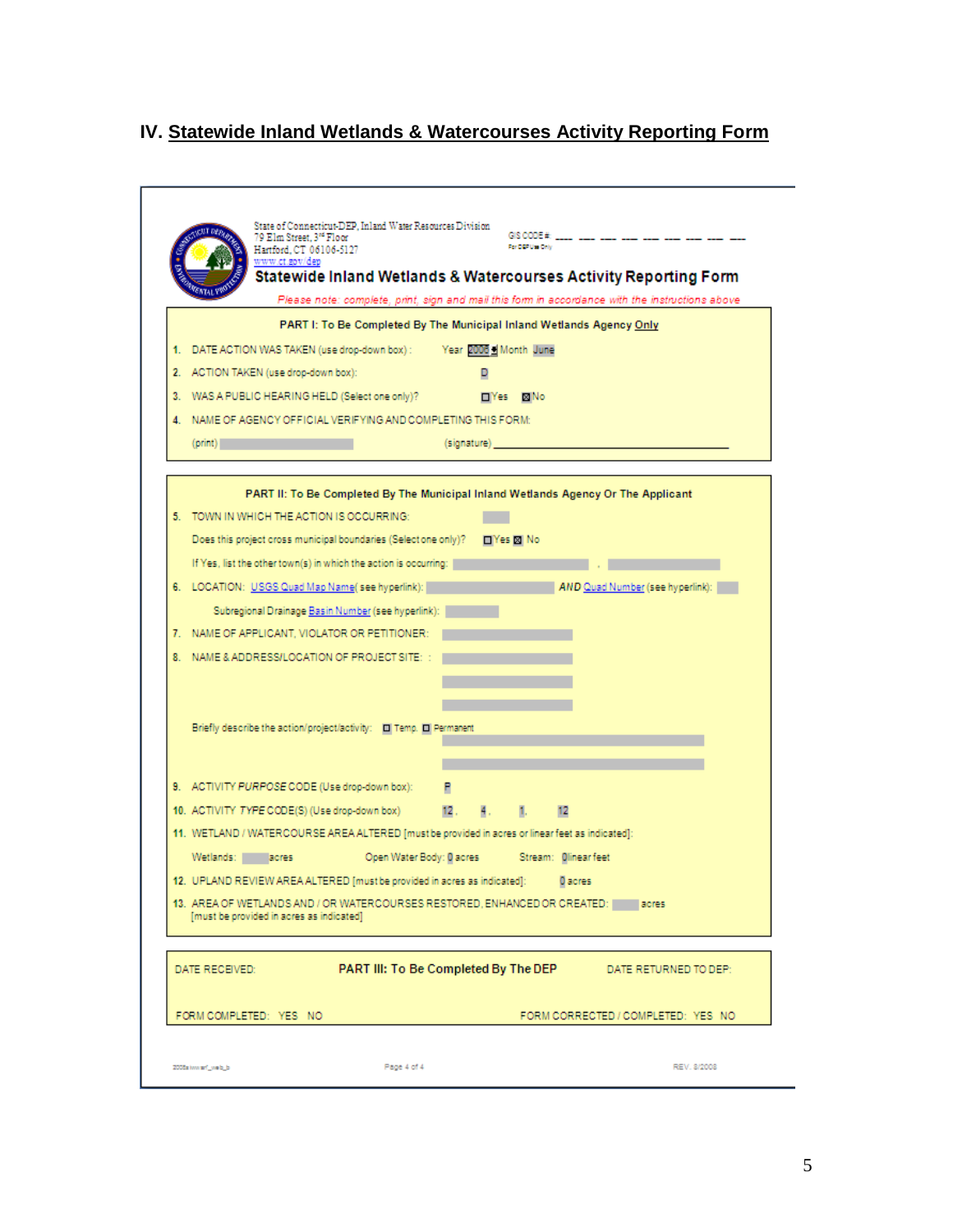## **V. Difference in Performance Between Trained and Untrained Commis-**

**sions.** (Excerpted from a regression analysis done for the CEQ by Carmel Zahran, a CEQ intern from Trinity College)

#### **Methodology:**

Using archived Activity Reporting Forms held by the DEP, 427 reports were pulled at random between the years 2001 and 2006. The information contained in these reports was entered into SPSS, a statistical analysis software, which helped to answer trends regarding inland wetlands.

## **Conclusions:**

*Training, road construction*, and *home improvement* were the only independent variables to show any statistical significance in their impact towards area of wetland and upland review area altered. Therefore, the following results will focus on these variables.

#### **In The Wetland Area:**

*Training:* The size of the coefficient is -.036, which means that on average, the presence of a trained commissioner is associated with the alteration of .036 fewer wetland acres of wetland for each permit granted for wetland alteration.

- In other words, if 100 permits were approved to alter wetlands by a trained commissioner  $\bullet$ as opposed to an untrained commissioner, the alteration of 3.6 acres of wetland will be avoided.
- $\bullet$ In 19 out of 20 cases (i.e. the 95% confidence interval), a trained commissioner will prevent the alteration of .011 to .061 acres of wetland compared to similar cases handled by an un-trained commissioner.
- The estimated total amount of avoided wetland alteration between 2001 and 2006 due to the presence of trained commissioners is  $132.53$  acres<sup>1</sup>.

*Road Construction:* The size of the coefficient is .02, which means that the average effect of road construction is the alteration of an additional .02 acres of wetland compared to permits granted without road construction.

- In other words, for every 100 permits approved to alter wetlands for road construction, an additional 2 acres of wetland alteration will occur.
- In 19 out of 20 cases in which road construction is a permitted activity, the estimated  $\bullet$ range of additional wetland alteration is between .002 and .042 acres.
- $\bullet$ The estimated total amount of acreage altered due to permitted road construction between 2001 and 2006 is 73.63 acres.
- The effects of other land-altering activities such as a drainage improvement did not rise to the level of statistical significance and were thus excluded from the discussion of results.

*Home Improvement:* The mathematical model used in this study compares the alteration of wetlands for home improvement to the average acreage of wetland altered for other purposes. The regression coefficient is -0.02, which means that the average acreage of wetland altered due to home improvement is .02 fewer acres than the average for all other purposes combined. The results do not infer that home improvement prevents the alteration of wetland. Rather, they demonstrated that, in comparison to other allowed purposes, home improvement requires comparatively less wetland disturbance.

This result is not surprising as home improvements can be small in scale opposed to larger purposes such as commercial or home development. However, this is still meaningful from a policy perspective because it indicates that there are ways to improve homes without altering wetlands. In other words, study results suggest that wetland laws do not prevent people from improving their homes.

#### **In The Upland Review Area:**

 $\overline{a}$ 

The upland review model followed the same trends as the wetland model. However, in nearly all cases, the area of alteration is significantly greater for the upland review area.

 $1$  Calculation: (average acreage of the dependent effected by the independent) x (total number of permits issued between 2001-2006) x (percentage of the independent in terms of the dependent)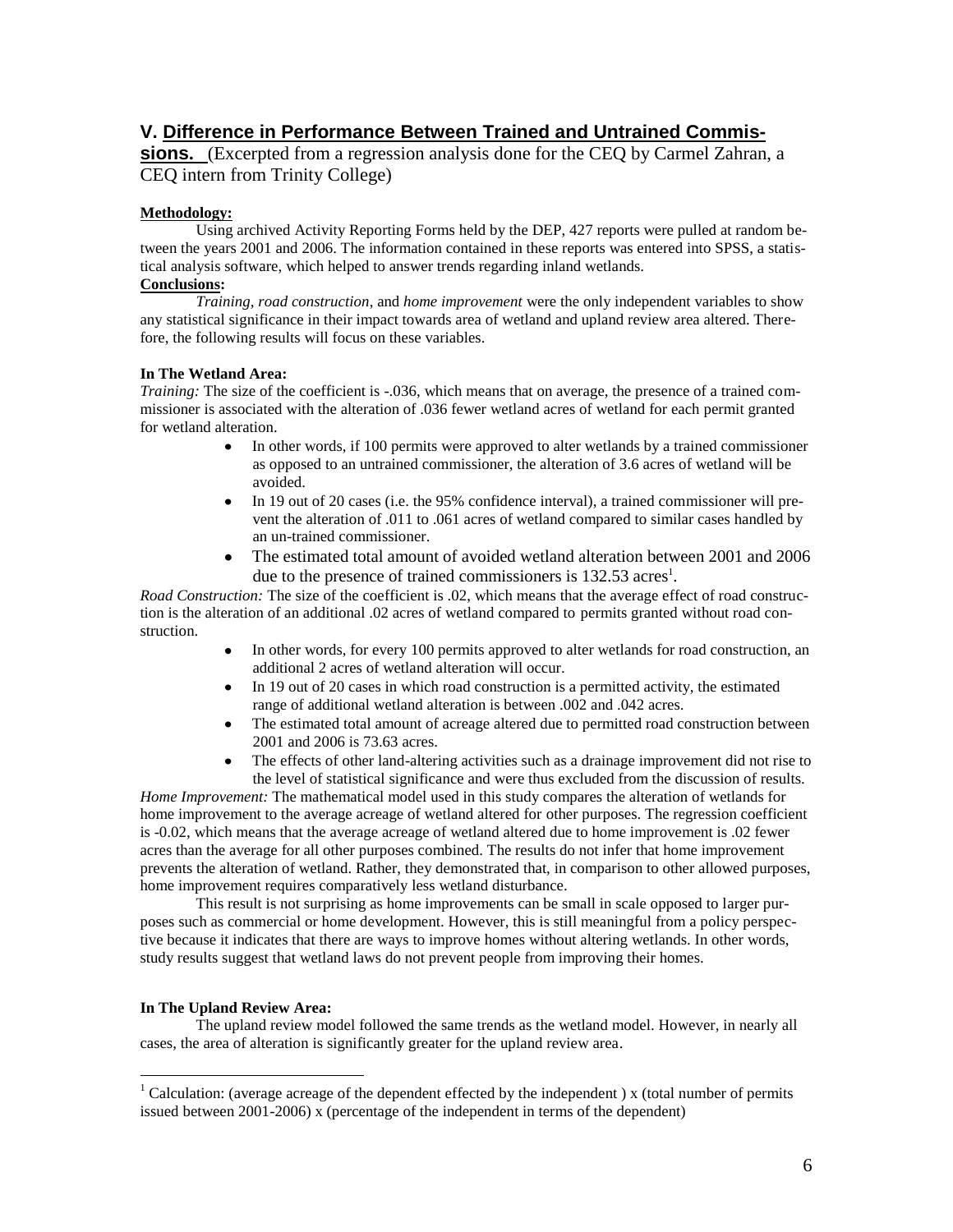*Training:* Training does not have a statistically significant effect on the acreage of upland review area altered.

*Road Construction:* The size of the coefficient is .841, which means that the average effect of road construction alters .841 more acres of upland review area than permits granted without road construction.

- In other words, if 100 permits were approved to alter uplands for road construction, 84.1 acres will be lost.
- In 19 out of 20 cases in which road construction is an activity, the estimated range of upl- $\bullet$ and alteration is between .257 and 1.425 acres.
- $\bullet$ The estimated total amount of upland review area altered due to permitted road construction between 2001 and 2006 is 12,260.34 acres.
- The effects of other land-altering activities such as a drainage improvement did not rise to  $\bullet$ the level of statistical significance as road construction and were thus excluded from the discussion of results.

*Home Improvement:* The coefficient is -.653, which means that the average acreage of upland review area altered due to home improvement is .653 fewer acres per permit than the average of all other purposes combined. As noted above, the results do not infer that home improvement prevents the alteration of upland review areas. Rather, they demonstrate that, in comparison to other allowed purposes, home improvement requires comparatively less land disturbance. The inference for policy makers is, as above, enforcement of wetlands laws does not appear to conflict with home improvement.

### **Explanation of Research Methods and Sampling Protocol:**

Data for this study were taken from wetlands permit reports submitted to DEP between the years 2001 and 2006. DEP files the reports in order of the permit submitted. Regression model data are based upon a stratified random sample of the permit numbers, as filed numerically and by year. Using the 'random function' of Microsoft Excel, I multiplied this function by the total number of permits DEP had filed for each year. The list of numbers generated corresponds with the numbers labeling specific permits. For each year, I pulled 13 different permits randomly and recorded data for this permit as well as the following five permits in numerical order, skipping permits for 'map amendments' and those with obvious flaws, continuing with the next permit in order.

| Town Name                    | <b>Activity Type Code</b> |
|------------------------------|---------------------------|
| GIS Code                     | <b>Wetland Altered</b>    |
| <b>Action Taken</b>          | Open Water Body Altered   |
| Public Hearing               | <b>Stream Altered</b>     |
| <b>Municipal Boundaries</b>  | <b>Upland Altered</b>     |
| <b>Activity Purpose Code</b> | <b>Wetlands Restored</b>  |

The information recorded includes:

CEQ research on which towns had trained commissioners was also entered in the dataset. This dataset is available in Microsoft Excel format, but was converted into SPSS for statistical analysis. All variables entered into SPSS<sup>2</sup> are given a numerical value. Each permit is identified by an eight digit number, the first four digits reflecting the year the permit was submitted and the remaining four digits referring to the GIS number assigned by DEP. Each town is given a number that corresponds to the order in which it falls alphabetically. Similarly, the purpose values correspond to a corresponding letter in the alphabet (i.e. a purpose code of  $1 = A$ ). For all variables with a 1 or 0 value, a 1 means the action happened, a 0 means the action did not happen. This is referred to as a dummy variable.

A linear regression estimates the average effects of an independent variable on a dependent variable. Ordinary least squares (OLS) is the appropriate regression technique because the dependent variable is measured in acres and OLS can estimate the effects of independent variables that are measured as either

<sup>&</sup>lt;sup>2</sup> SPSS is a computer program used for statistical analysis licensed for student use by Trinity College, Hartford, CT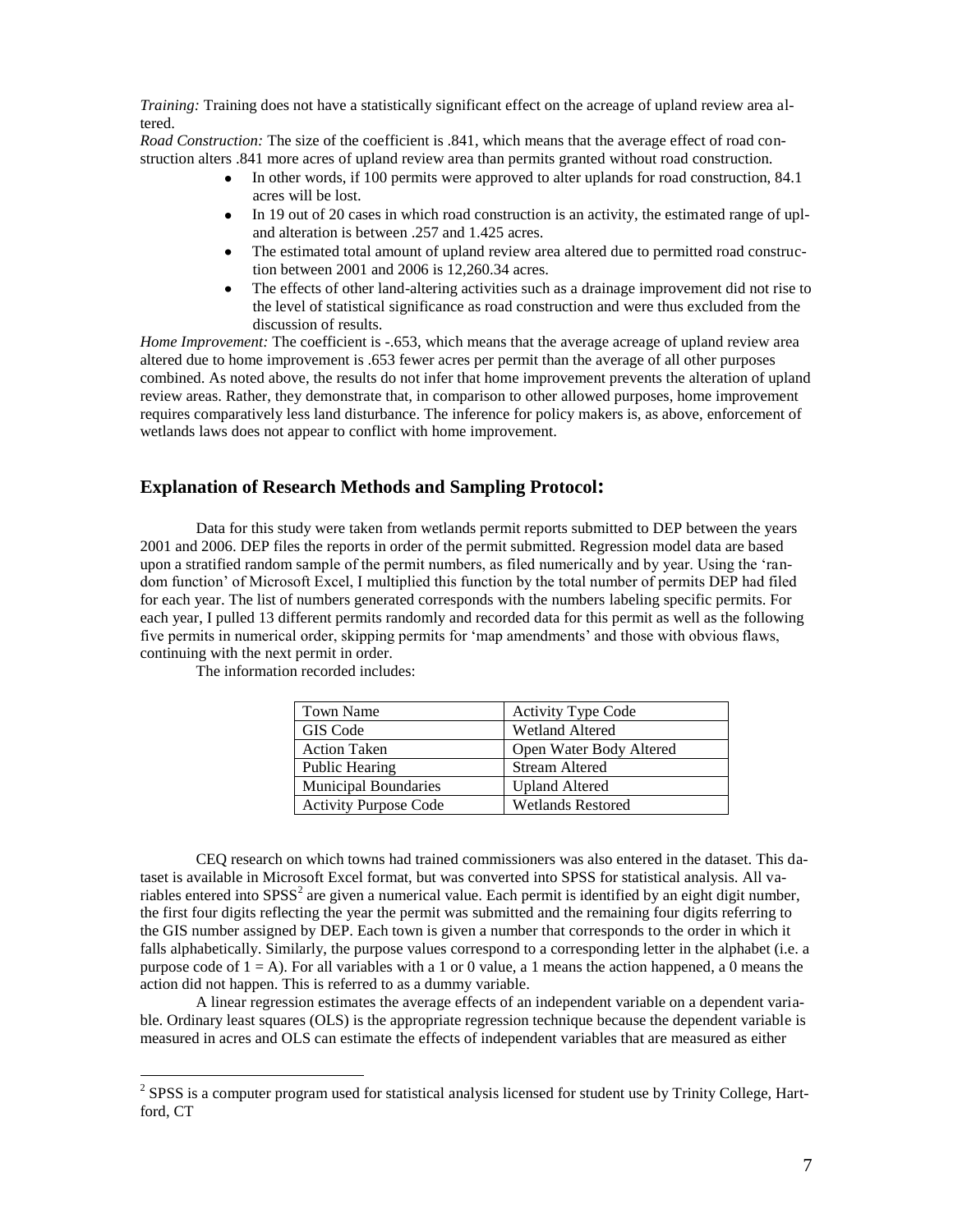present or not (i.e. dichotomous or dummy variables coded as ones or zeros). The two dependent variables examined in this study are wetland altered and upland review area altered. Other potential dependent variables include open water body area altered, stream altered, and wetland area restored. However, the sample did not include enough cases for OLS to reliably estimate relationships between the independent variables and the omitted dependent variables. Therefore, these measures were not included in the study. The independent variables included in the final regression are:

- Drain improvement  $\bullet$
- Training  $\bullet$
- $\bullet$ Hearing
- Road construction  $\bullet$
- $\bullet$ Home improvement
- Single Family Home Development  $\bullet$
- $\bullet$ Commercial Purpose

#### **Table 1: Regression Estimates of Factors that Influence Wetland Alteration**

#### **Regression:**

Acreage of Wetland Altered=  $A + b1$  (Drain improvement) + b2 (Training) + b3 (Hearing) + b4 (Road  $Construction$ ) + b5 (Home Improvement) + b6 (Single Family Development) + b7 (Commercial Development)

**R-Square:** .053

#### **Note: The Dependent Variable is the area of Wetland Altered.**

|                             | <b>Coefficient</b> |                    |
|-----------------------------|--------------------|--------------------|
| <b>Independent Variable</b> | (std error)        | <b>T-statistic</b> |
|                             | 0.058              |                    |
| Constant                    | (.014)             | 4.022              |
|                             | 0.012              |                    |
| Drainage Improvement        | (.013)             | 0.929              |
|                             | $-0.036***$        |                    |
| Training                    | (.013)             | $-2.848$           |
|                             | 0.013              |                    |
| Hearing                     | (.015)             | 0.866              |
|                             | $0.02*$            |                    |
| <b>Road Construction</b>    | (.011)             | 1.772              |
|                             | $-0.02*$           |                    |
| Home Improvement            | (.011)             | -1.8               |
|                             | $-0.003$           |                    |
| Single Home Development     | (.014)             | $-0.254$           |
|                             | 0.002              |                    |
| <b>Commercial Purpose</b>   | (.016)             | 0.142              |

\*\*\*  $P < .01 * P < .10$ 

**Source:** Data taken from a sample of DEP permits dated 2001-2006 on file in 79 Elm Street, Hartford, CT 06106. Records accessed by the author at November, December, 2007.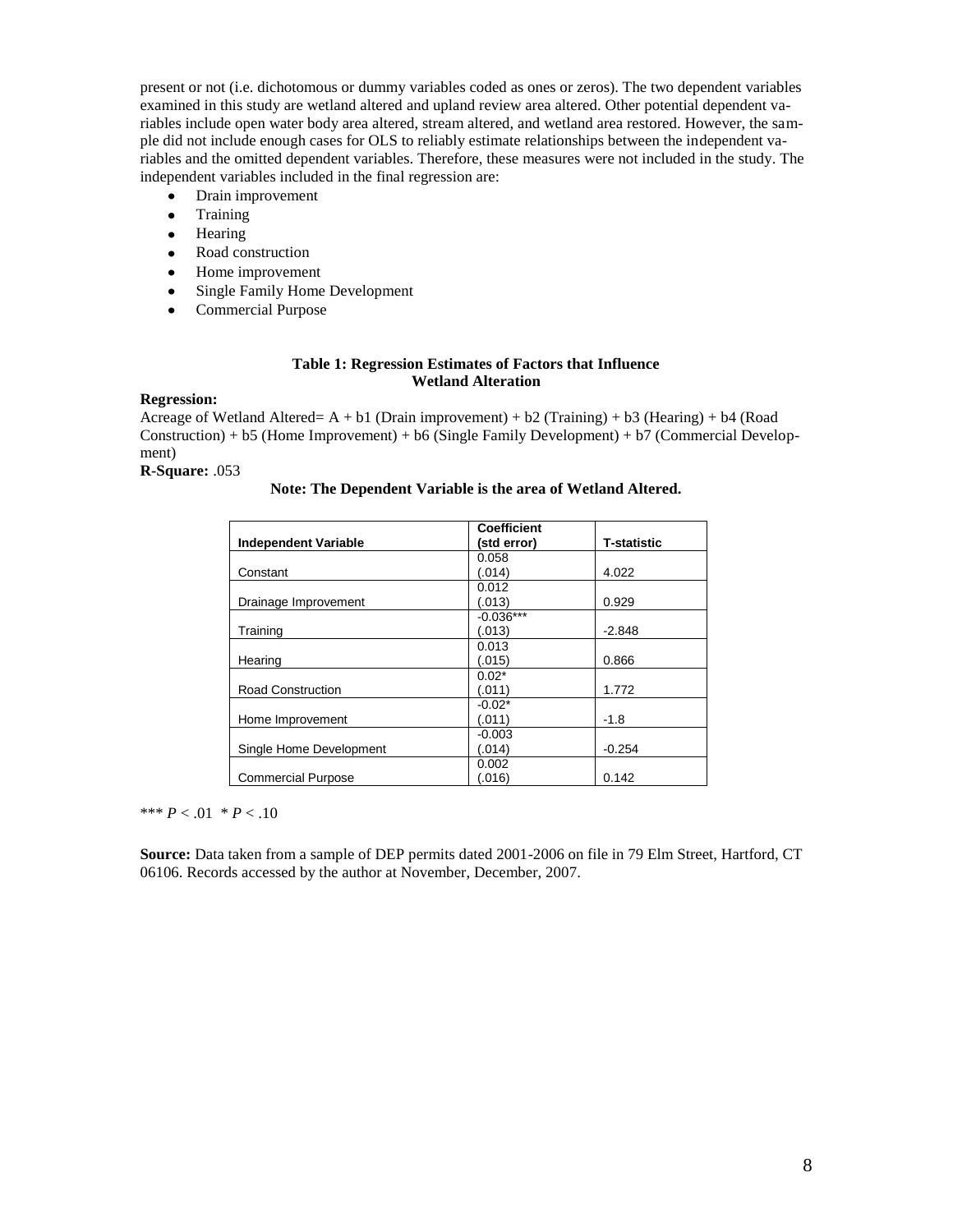#### **Table 2: Regression Estimates of Factors that Influence Upland Review Alteration**

#### **Regression:**

Acreage of Upland Review Area Altered= A + b1 (Drain improvement) + b2 (Training) + b3 (Hearing) + b4 (Road Construction) + b5 (Home Improvement) + b6 (Single Family Development) + b7 (Commercial Development) **R-Square:** .102

| <b>Independent Variable</b> | <b>Coefficient</b><br>(std. error) | <b>T-statistic</b> |
|-----------------------------|------------------------------------|--------------------|
| Constant                    | 0.936<br>(.383)                    | 2.442              |
| Drainage Improvement        | 0.656<br>(.411)                    | 1.596              |
| Training                    | $-0.346$<br>(.313)                 | $-1.106$           |
| Hearing                     | $-0.161$<br>(.387)                 | $-0.415$           |
| <b>Road Construction</b>    | $0.841***$<br>(.297)               | 2.832              |
| Home Improvement            | $-0.653**$<br>(.302)               | $-2.162$           |
| Single Home Development     | 0.247<br>(.359)                    | 0.688              |
| <b>Commercial Purpose</b>   | $-0.198$<br>(.413)                 | $-0.479$           |

## **Note: The Dependent Variable is the area of Upland Review Area Altered.**

\*\*\*  $P < .01$  \*\*  $P < .05$ 

**Source:** Data taken from a sample of DEP permits dated 2001-2006 on file in 79 Elm Street, Hartford, CT 06106. Records accessed by the author at November, December, 2007.